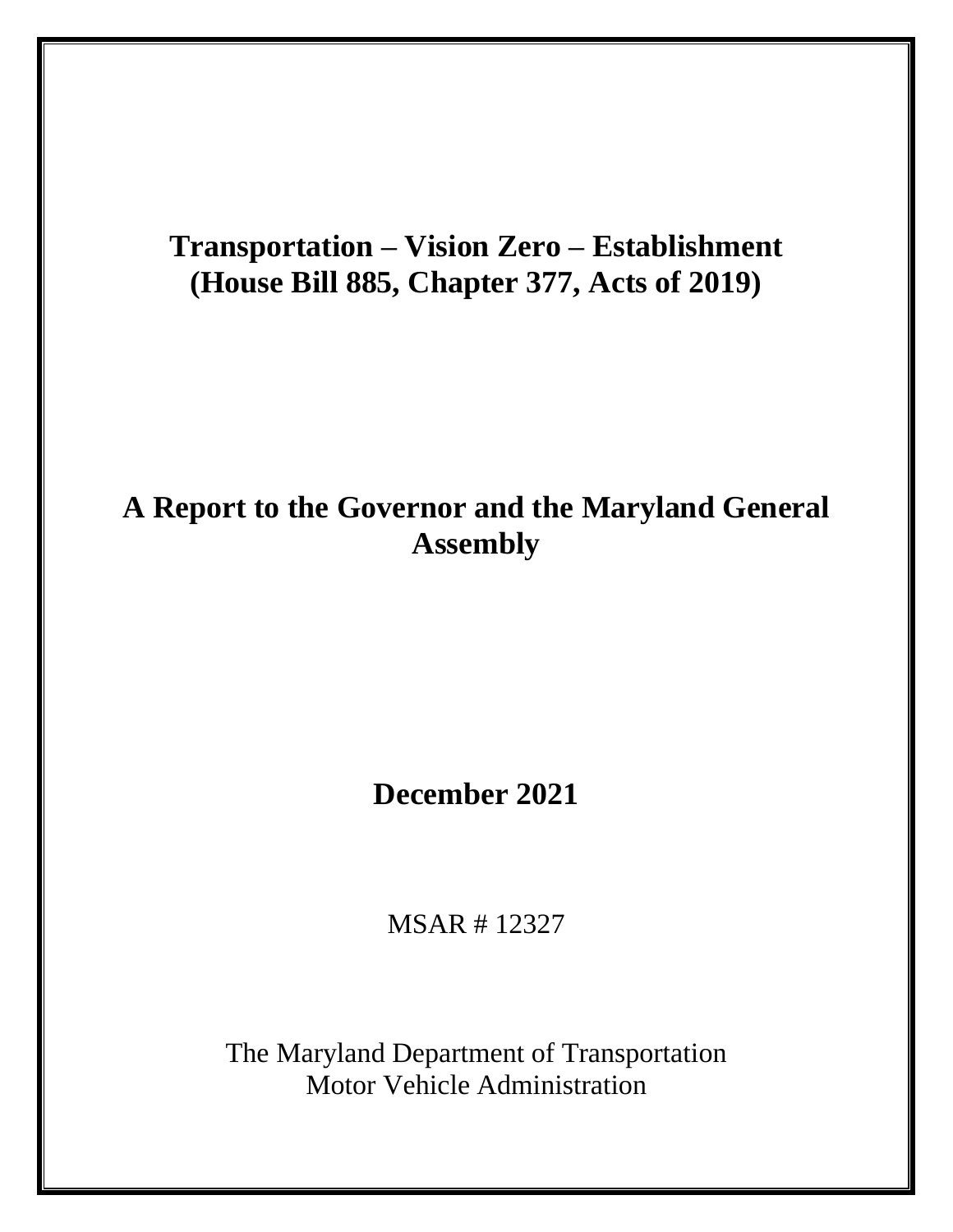The Maryland Department of Transportation Motor Vehicle Administration (MDOT MVA) offers this report in response to language contained in House Bill 885, Chapter 377, Acts of 2019. The language states:

*"On or before December 31 each year, the Department shall submit a report on the status of Vision Zero to the Governor and, in accordance with §2-1246 of the State Government Article, the General Assembly."*

#### **MDOT Efforts**

The MDOT is a customer-driven leader that delivers safe, sustainable, intelligent, and exceptional transportation solutions to connect our customers to life's opportunities. In every activity, the MDOT places a significant emphasis on safety; this is done through continued efforts to form new initiatives and build on key established efforts to drive toward the Vision Zero goal of zero vehicle-related deaths or serious injuries by 2030. With that goal in mind, the MDOT has taken the following initiatives:

- The MDOT MVA Highway Safety Office (MHSO) is the central point of coordination for safety programs at all levels of government and the private sector. The MHSO helps to identify and implement countermeasures to reduce fatalities and serious injuries on Maryland's roadways. The Director of the MHSO is the State's premier expert on roadway safety, is charged with overseeing Maryland's extensive network of safety programs and planning, and continues to serve as the Vision Zero Coordinator. The MHSO Director reports to the MDOT MVA Administrator, who also serves as the Governor's Highway Safety Representative, and is focused on advancing the goal of zero vehicle-related deaths or serious injuries by 2030. The MHSO Director reviews and recommends to the Administrator projects that will identify new safety countermeasures that can be adopted on a state and local level.
- The MHSO staff continue to be engaged in ongoing dialogue with other states and jurisdictions. In 2021, the MHSO sponsored several highway safety seminars, including a distracted driving summit series in April. These virtual presentations were attended by over 400 local, state, and national highway safety practitioners, engineers, and law enforcement officers. MHSO staff also participated in virtual trainings and workshops held by the National Highway Traffic Safety Administration (NHTSA), the Governor's Highway Safety Association (GHSA), and other state highway safety offices throughout the course of the year. These presentations and trainings focused on a variety of behavioral programs that can be implemented to reduce motor vehicle crashes and fatalities.
- The COVID-19 pandemic had a significant effect on highway safety. While vehicle travel was down significantly through 2020, and to a lesser extent continues to be down in 2021, the number of fatalities that occurred on Maryland's roads was significantly higher in 2020 than in previous years. Despite the decrease in traffic, there were 573 fatalities on Maryland's roadways in 2020. Increases in fatalities were not just limited to Maryland but were seen across the country and were attributed to an increase in risky driving behavior, notably speeding and impaired driving.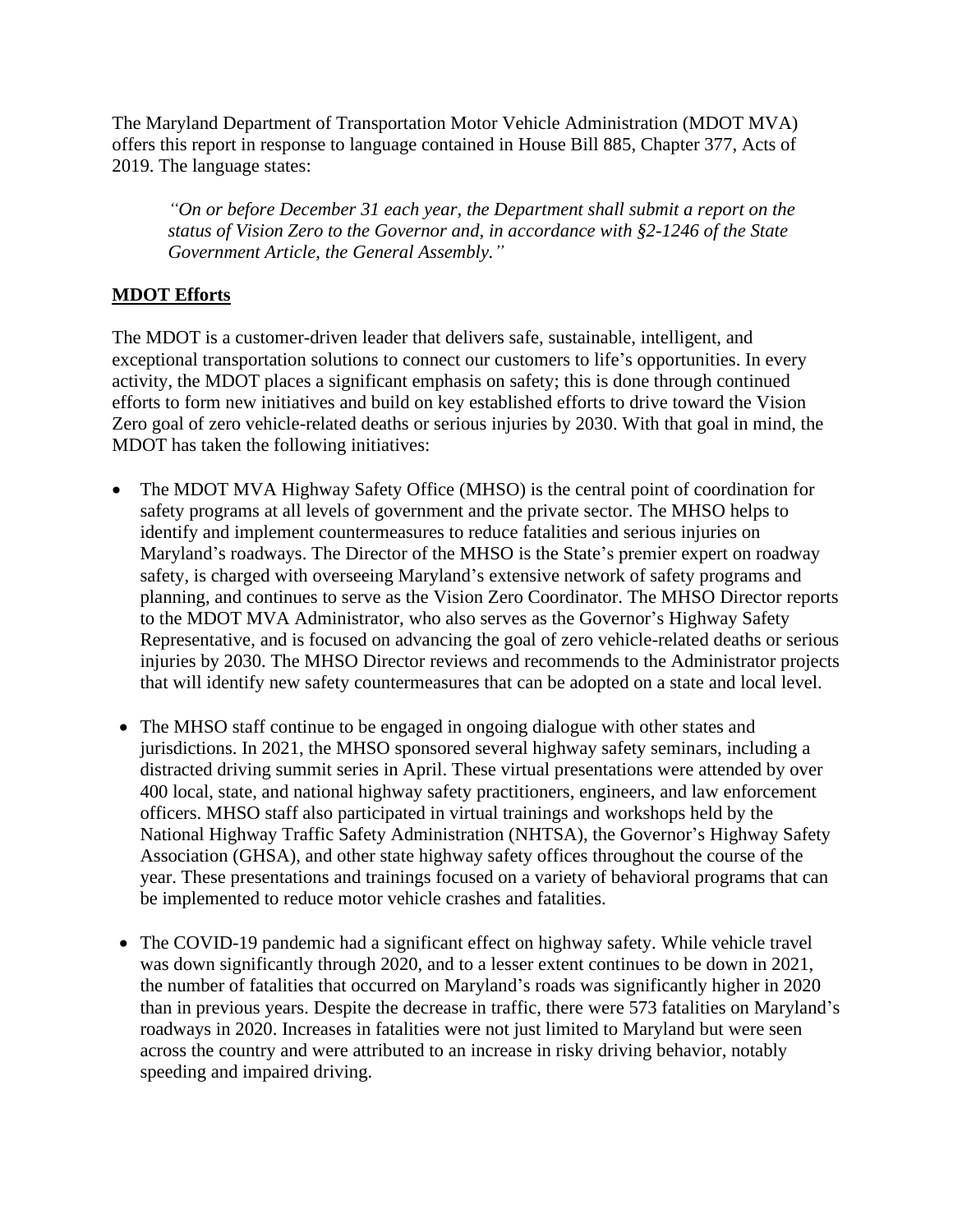- The MHSO Director continues to serve as a member of the Statewide Emergency Services Advisory Committee and planning committees, working closely with local Metropolitan Planning Organizations, such as the Washington Council of Governments and the Baltimore Metropolitan Council, to coordinate highway safety efforts in those regions. These efforts include the continued use of the *Street Smart* and *Look Alive* pedestrian safety campaigns. Additionally, the Washington Council of Governments authorized \$250,000 in grants as part of the first Transportation Planning Board's Regional Safety Program. Several of those grants supported Maryland-based projects.
- The MHSO's communications campaign, *Be the Driver,* was expanded to include multiple program areas. *Be the Driver* focuses on educational messages related to impaired driving, occupant protection, pedestrian safety, and other behaviors that can reduce crashes and save lives on Maryland's roadways. As the result of several high-profile crashes over the past year, roadside emergency and child passenger safety were included as core elements of *Be the Driver.*
- Over the past year, and moving forward into 2022, the MHSO will continue to implement programs and activities based on NHTSA's Countermeasures that Work guidelines to reduce the number of crashes, injuries, and fatalities on Maryland's roadways. **Figure 1** below provides a graphic description of the components of the 2021-2025 Strategic Highway Safety Plan (SHSP). Each of these highway safety programs will be addressed through collaborative partnerships among State and local government agencies, legislative and judicial leaders, regional authorities, and non- governmental organizations. Together, these agencies and professionals are collaborating as members of Maryland's Emphasis Area Teams (EATs) with a mission to strengthen and enforce driving laws and educate the public about safe driving behaviors.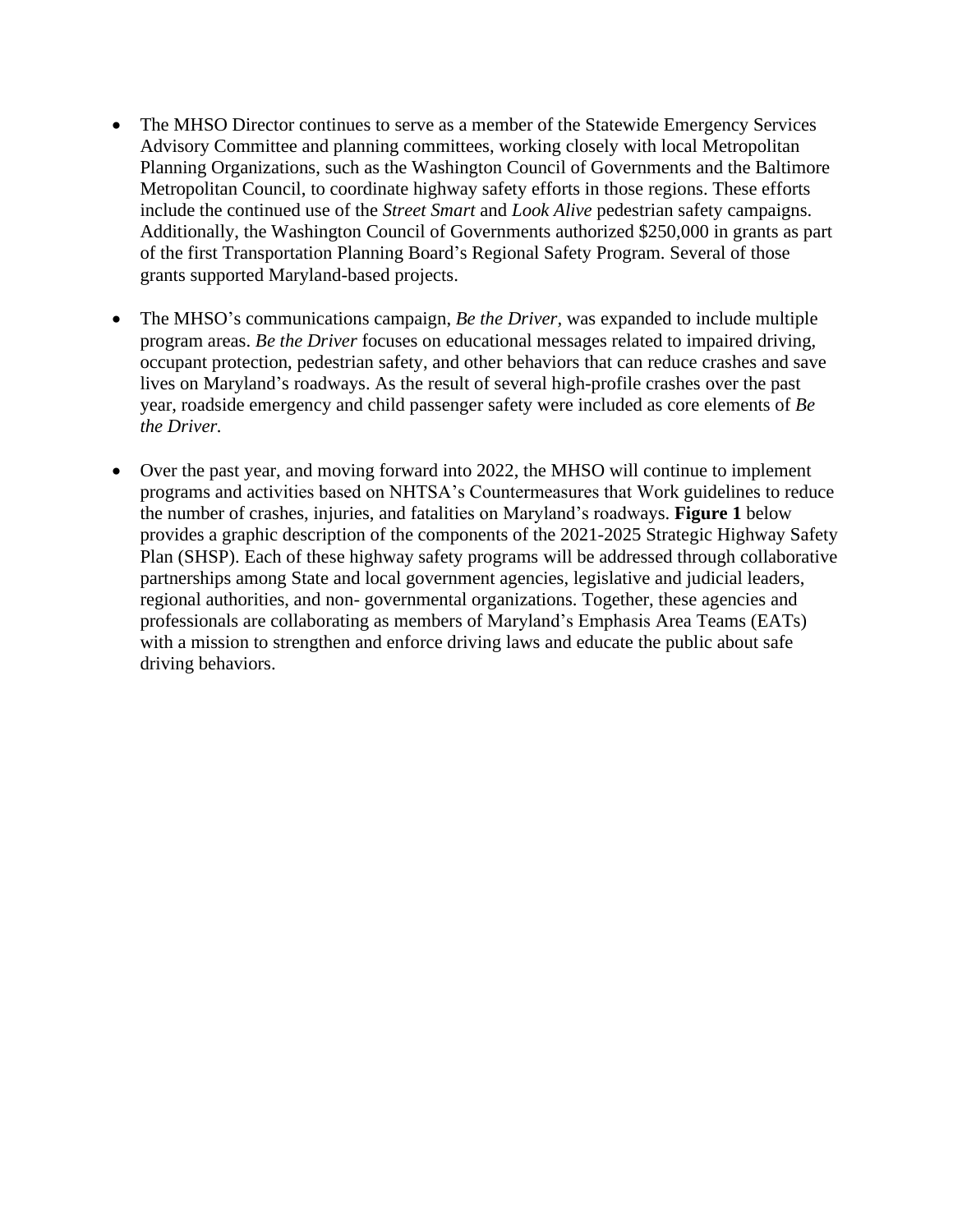#### **Figure 1**



Data is the foundation for the SHSP's development, implementation of strategies, and progress tracking. The four Es are the cornerstones of the action plan that are driven by coordination, collaboration and communication amongst the six EA teams.

- The MDOT MVA and the MHSO continue to work with local jurisdictions on the development of local Strategic Highway Safety Plans. Currently, Anne Arundel County, Baltimore County, Baltimore City, Carroll County, and Howard County have recently been approved or are nearing completion of their respective plans. Cecil County, Harford County, and Washington County have updated their existing plans. Montgomery County and Prince George's County have continued to implement their existing SHSPs.
- There is a website dedicated to Vision Zero and all the State's highway safety information, resources, and initiatives. This refreshed site now includes newly available information, such as password protected law enforcement training videos and crash data for the previous calendar year.
- The Maryland State Police (MSP) maintain the State's crash report data. As of November 2021, monthly fatality numbers began to be posted, broken down by jurisdiction, crash type, and month, to the website as a critical resource for our safety partners.
- The MHSO utilizes MSP crash data to provide standardized reports on the website. These benchmarks provide basic information such as the day, time, driver and pedestrian demographics, and other characteristics of motor vehicle crashes in the State. This data is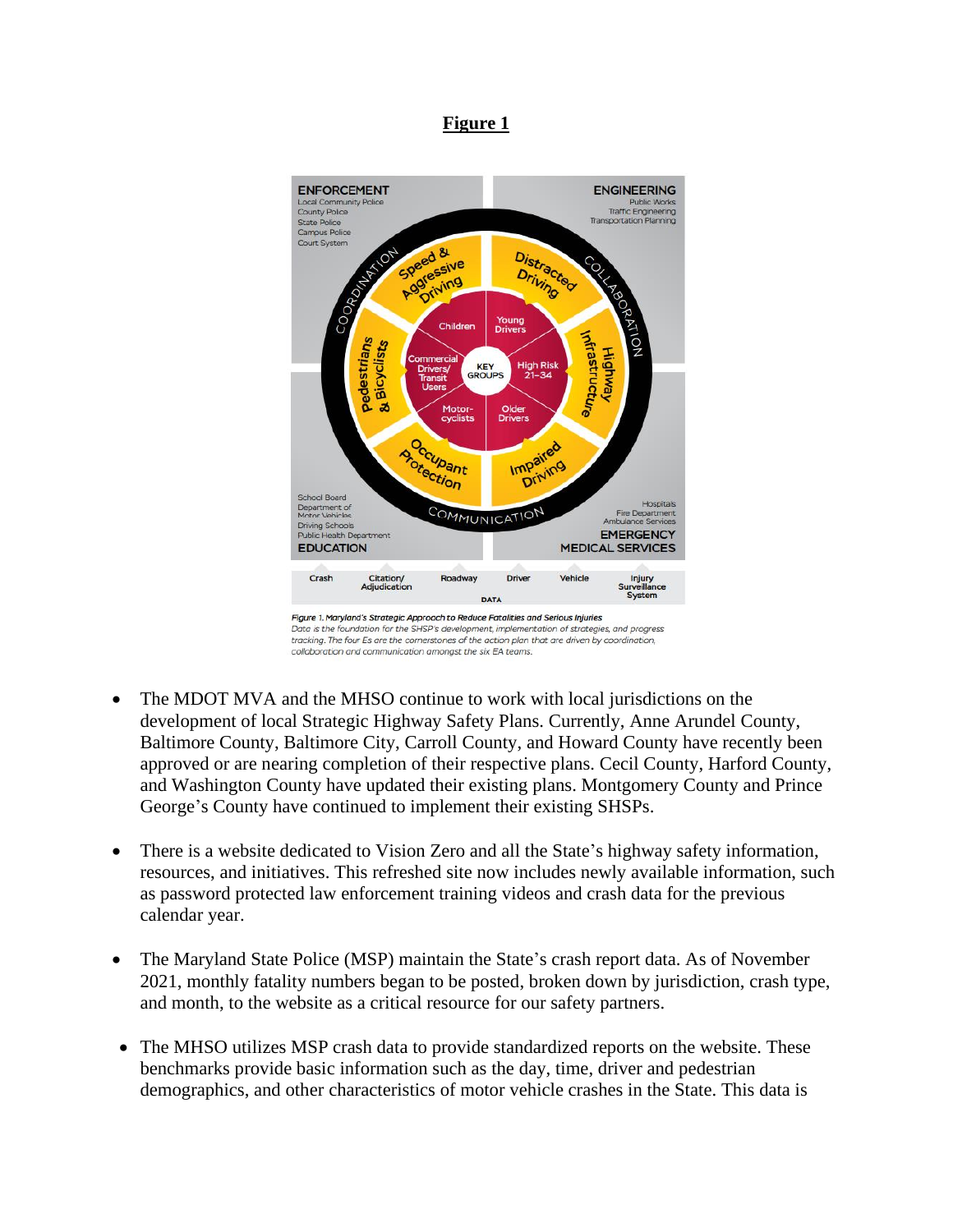used to target enforcement and education efforts across each of the emphasis areas outlined in the SHSP.

- The MHSO the Maryland Transportation Authority, and the MDOT State Highway Administration (SHA) closely collaborate on all safety-related objectives. The MHSO and the MDOT SHA are using police crash report data to identify corridors where traffic crashes are closely aligned with needed infrastructure improvements and concerns with driver behavior. This data, along with community input, is used to inform and prioritize engineering, enforcement, and education to make these efforts as effective as possible.
- In 2019, the MDOT SHA began implementing its "Context Driven Access and Mobility for All Users" version 1.0 guide that focuses on creating a safe, accessible, and balanced multimodal transportation system. A core tenet re-established in this guide was the need to appropriately balance accessibility and mobility. In this guide, the MDOT SHA established six context zones, ranging from urban core to rural, to ensure this balance is set to meet the specific needs of Maryland's varied communities. The MDOT SHA began to pursue contextappropriate improvements that reinforce or newly implement the appropriate balance between accessibility and mobility.
- The Context Guide also encourages flexibility and innovation to develop low-cost, highimpact solutions for each unique area. Proactive countermeasures may include speed limit reductions, high-visibility crosswalks, signal timing adjustments, or several other proven safety strategies. Since 2019, the MDOT SHA has completed 216 proactive Context Driven projects Statewide.
- In 2020, the MDOT SHA launched a new web resource for related Context Driven activities. The Context Driven web portal provides access to an improved user-friendly online and printable version of the Context Guide, as well as a Context Driven Project Map and other features. Finally, the Context Driven web portal highlights other ongoing Context Driven efforts like the development of the MDOT SHA's first Pedestrian Safety Action Plan. The plan, guided by principles established in Maryland's SHSP and in the Context Guide, will identify areas of need and recommend safety countermeasures by employing a Context Driven approach which considers the appropriate balance between access and mobility based on how a range of customers use the roadway. The MDOT SHA anticipates completing the Plan in 2022. Other Context Driven efforts underway include trainings and the development of case studies.

Each of these efforts are supported by the framework of the Maryland SHSP. Led by an Executive Committee consisting of leadership from multiple state agencies (MDOT, MSP, Maryland Department of Health, and Maryland Institute for Emergency Medical Services Systems), the SHSP focuses on strategies and actions to help Maryland reach zero fatalities by 2030. The fatality and serious injury goals and their interim targets, which are set in the SHSP, are aligned with those reported to NHTSA through the Highway Safety Plan and to the Federal Highway Administration through the Highway Safety Improvement Plan. These plans outline the